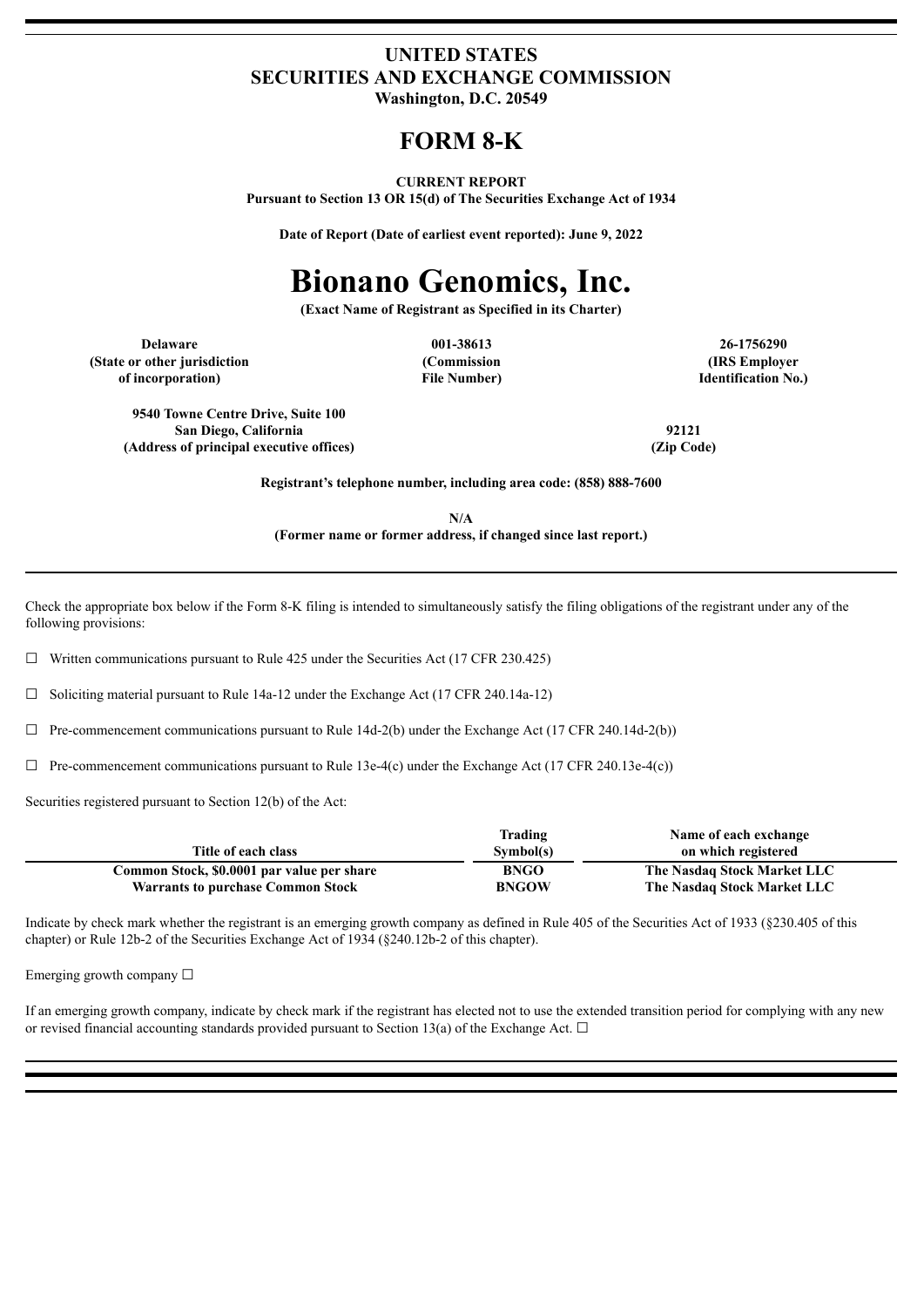#### **Item 5.07 Submission of Matters to a Vote of Security Holders.**

On June 9, 2022, Bionano Genomics, Inc. (the "Company") held its 2022 Annual Meeting of Stockholders (the "Annual Meeting"). As of April 12, 2022, the record date for the Annual Meeting (the "Record Date"), 289,455,337 shares of the Company's common stock were outstanding and entitled to vote at the Annual Meeting. A summary of the matters voted upon by stockholders at the Annual Meeting is set forth below.

A total of 150,435,616 shares of the Company's common stock were present at the Annual Meeting in person, by virtual attendance, or by proxy, which represents approximately 51.97% of the shares of the Company's common stock outstanding as of the Record Date.

#### *Proposal 1. Election of Directors.*

Г

The Company's stockholders elected the three persons listed below as Class I Directors, each to serve until the Company's 2025 Annual Meeting of Stockholders or until their successors are duly elected and qualified or until their earlier death, resignation or removal. The final voting results are as follows:

| Name                          | Votes For  | <b>Votes Withheld</b> | <b>Broker Non-Votes</b> |
|-------------------------------|------------|-----------------------|-------------------------|
| R. Erik Holmlin, Ph.D.        | 64.165.380 | 11.997.274            | 74.272.962              |
| David L. Barker, Ph.D.        | 66.143.604 | 10.019.050            | 74.272.962              |
| Vincent J. Wong, J.D., M.B.A. | 71.364.011 | 4,798,643             | 74.272.962              |

#### Proposal 2. Approval, on an Advisory Basis, of the Compensation of the Company's Named Executive Officers.

The Company's stockholders approved, on an advisory basis, the compensation of the Company's named executive officers as disclosed in the Company's definitive proxy statement relating to the Annual Meeting. The final voting results are as follows:

| Votes For    | <b>Votes Against</b> | Abstentions | <b>Broker Non-Votes</b> |
|--------------|----------------------|-------------|-------------------------|
| 44, 243, 164 | 29,288,589           | 2,630,901   | 74,272,962              |

#### Proposal 3. To Indicate, on an Advisory Basis, the Preferred Frequency of Future Stockholder Advisory Votes on the Compensation of the Company's *Named Executive Of icers.*

The Company's stockholders indicated, on an advisory basis, the preferred frequency of one year for future stockholder advisory votes on the compensation of the Company's named executive officers. In light of this result and consistent with the Company's recommendation, the Company's Board of Directors (the "Board") has determined to hold future advisory votes on executive compensation every year. Under Section 14a-21(b) of the Securities Exchange Act of 1934, as amended, the Company will hold the next advisory vote on the frequency of such stockholder votes no later than its 2028 Annual Meeting of Stockholders. The final voting results are as follows:

| Year       | Years     | Years     | Abstentions |
|------------|-----------|-----------|-------------|
| 65,130,701 | 3,031,399 | 4,575,295 | 3,425,259   |

#### *Proposal 4. Ratification of the Selection of Independent Registered Public Accounting Firm.*

The Company's stockholders ratified the selection of BDO USA, LLP by the Audit Committee of the Board as the Company's independent registered public accounting firm for the fiscal year ending December 31, 2022. The final voting results are as follows:

| <b>Votes For</b> | <b>Votes Against</b> | Abstentions | <b>Broker Non-Votes</b> |
|------------------|----------------------|-------------|-------------------------|
| 144, 242, 145    | 3,644,872            | 2,548,599   |                         |